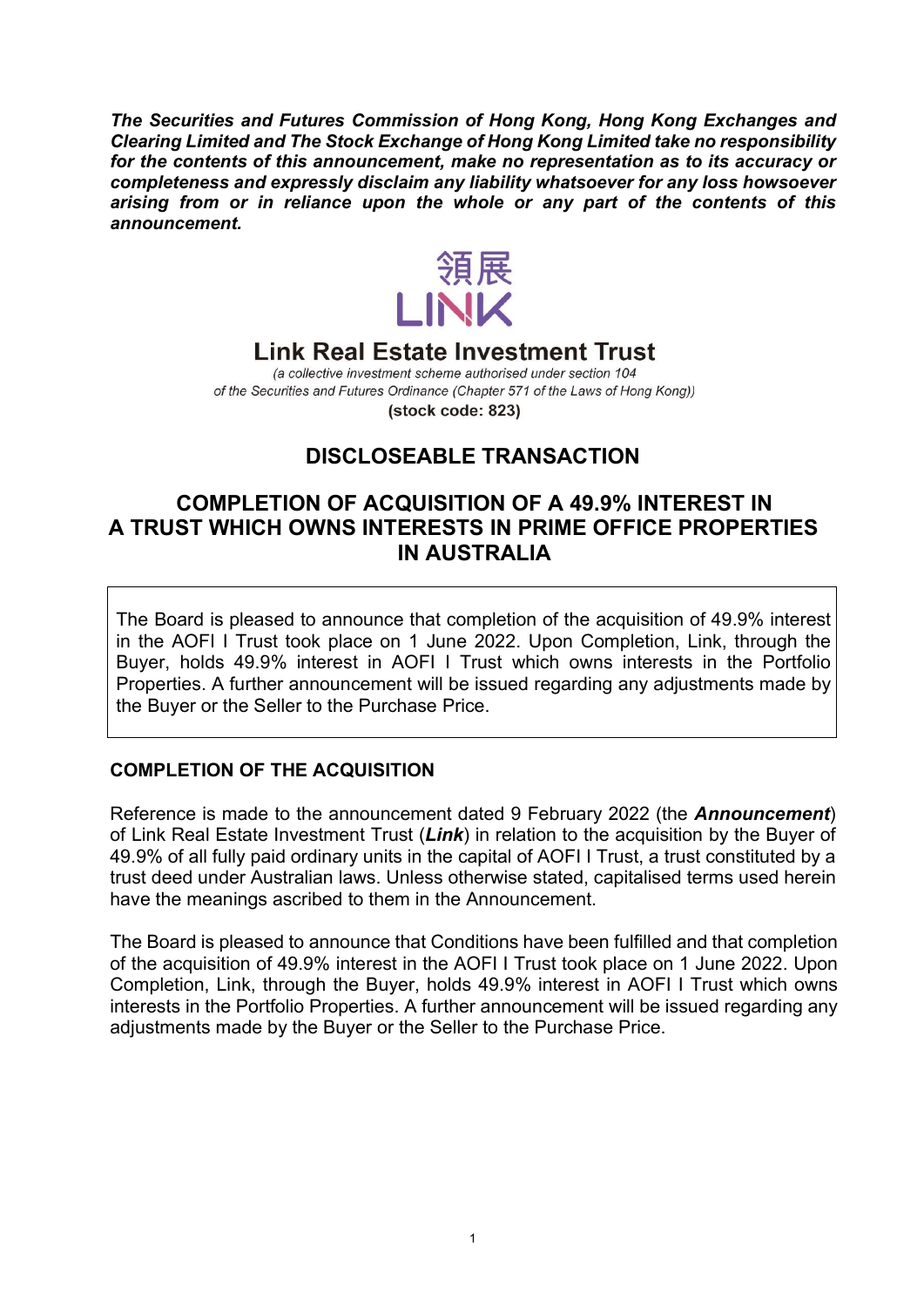## GENERAL

### About AOFI I Trust and the Portfolio Properties

AOFI I Trust is a trust constituted by a trust deed under Australian laws, which is principally engaged in owning the Target Portfolio which, as at the date of this announcement, consists of interests in five prime office properties located in central business districts in Sydney and Melbourne in Australia (namely, the Portfolio Properties). The Portfolio Properties are managed by the Property Managers, being Investa Asset Management and Brookfield Commercial. To the best of the Directors' knowledge, information and belief, having made all reasonable enquiries, the Property Managers and their respective ultimate beneficial owners are Independent Third Parties.

#### About the Escrow Agent

The Escrow Agent is Ashurst Australia, a general partnership constituted under the laws of the Australian Capital Territory. Ashurst is a global law firm engaged in the provision of legal advice and is part of the global Ashurst Group.

#### About AOFI I Manager

AOFI I Manager is Investa Investment Management Pty Ltd, a company incorporated in Australia which is primarily engaged in the provision of investment management services. It is a subsidiary of Investa Office Management Holdings Pty Ltd. The Investa group is an industry leading developer, operator and manager of office properties in Australia with close to AUD12 billion assets under management.

#### About AOFI I Trustee

AOFI I Trustee is Davidson Hughes Developments Pty. Ltd, a company incorporated in Australia which is primarily engaged in acting as the trustee for AOFI Trust.

> By order of the Board Link Asset Management Limited (as manager of Link Real Estate Investment Trust) Kenneth Tai Lun WONG Company Secretary

Hong Kong, 1 June 2022